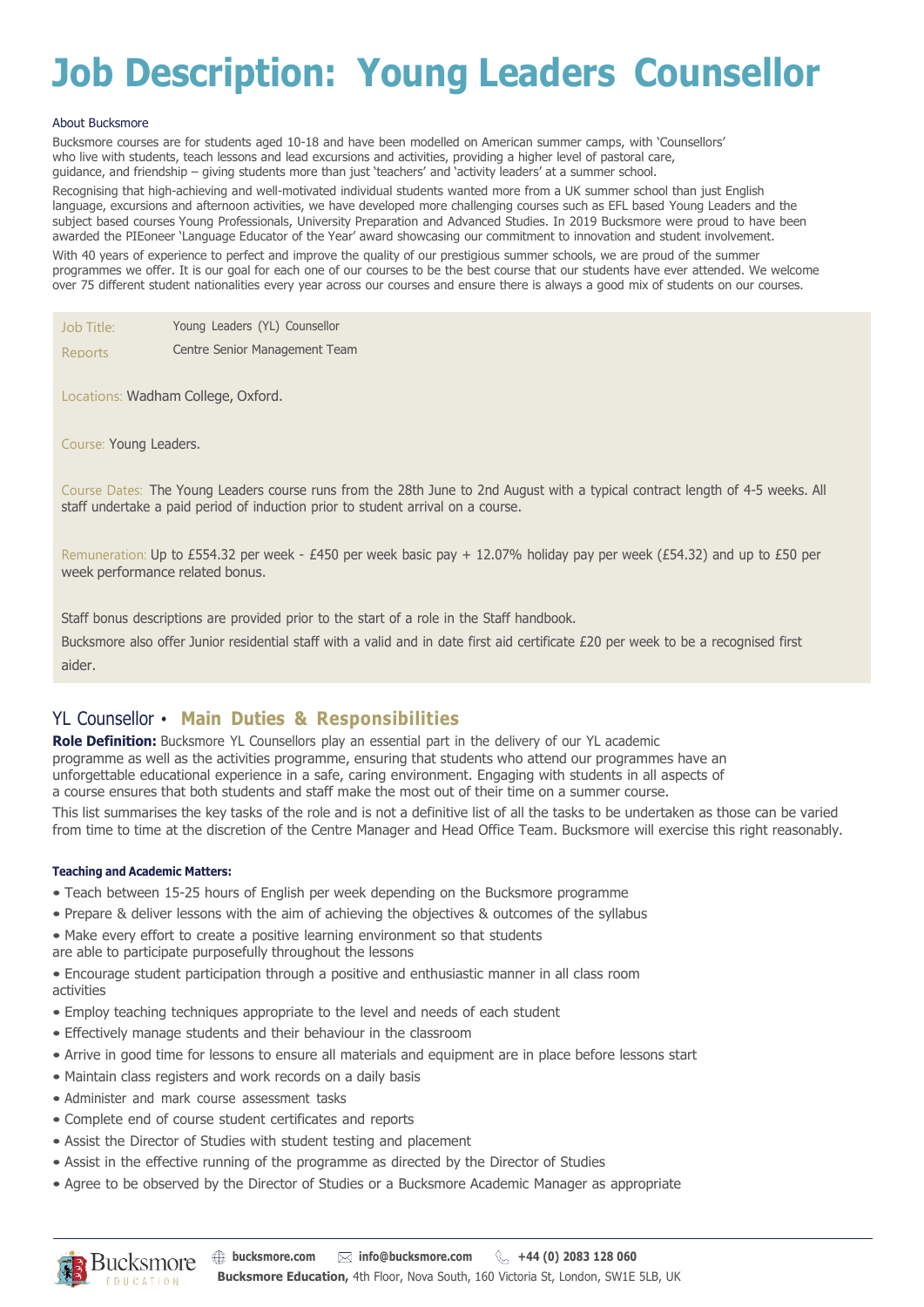# **YL Counsellor**

#### **Non-Teaching Duties:**

- Organise and implement a wide range of afternoon and evening activities as directed by the Activity Manager
- Promote the activity programme and ensure maximum student participation
- Participate, lead and supervise during activities
- Take responsibility, or joint responsibility, on off-site excursions and on-site activities
- Guide and supervise students on excursions and trips
- Assist with airport transfers and meet students on arrival
- Assist with student check in on airport transfer departures
- Supervise students during meal times as per the weekly staff rota
- Assist with wake up and bedtime duties as per the weekly staff rota
- Respond to general emergencies at all times
- Maintain proper levels of student discipline, safety and welfare
- Prepare any necessary materials required for workshops if required

## YL Counsellor • **Person Specification**

**Legal Requirement:** All applicants must have the eligibility to work in the UK prior to commencing employment

The following are the essential and desirable requirements needed in order to do the job.

#### **Knowledge, qualifications and experience:**

Essential :

- Native or native level English speaker
- British Council accredited Level 5 EFL teaching qualification such as CELTA / Trinity TESOL or
- equivalent, PGCE in English or Modern Foreign Language, PGCE (Primary) and QTS equivalent
- A recognised Bachelor's degree or higher
- Knowledge of effective language teaching techniques and how these are applied to teaching young learners

#### Desirable

- Experience of working with or leading sessions/workshops on the Sustainable Development Goals (SDGs) and leadership
- Post-qualification teaching experience, preferably at least a year
- A Young Learners teaching qualification
- Experience of teaching young learners
- Experience of working in a residential school for young learners
- First aid qualification

#### **Skills, abilities and competencies:**

Essential

- Creativity, confidence, passion and the ability to inspire others
- Flexibility and adaptability
- Ability and desire to work in a team
- Excellent communication skills
- Willingness to contribute positively to the students' activity programme
- An understanding of child safeguarding

#### **Personal Attributes:**

Essential

- Commitment to delivering a high standard of work
- Demonstrates respect for equal opportunities and diversity
- Adopts a positive approach to personal learning and development
- Consistently demonstrates a 'can do' approach to work